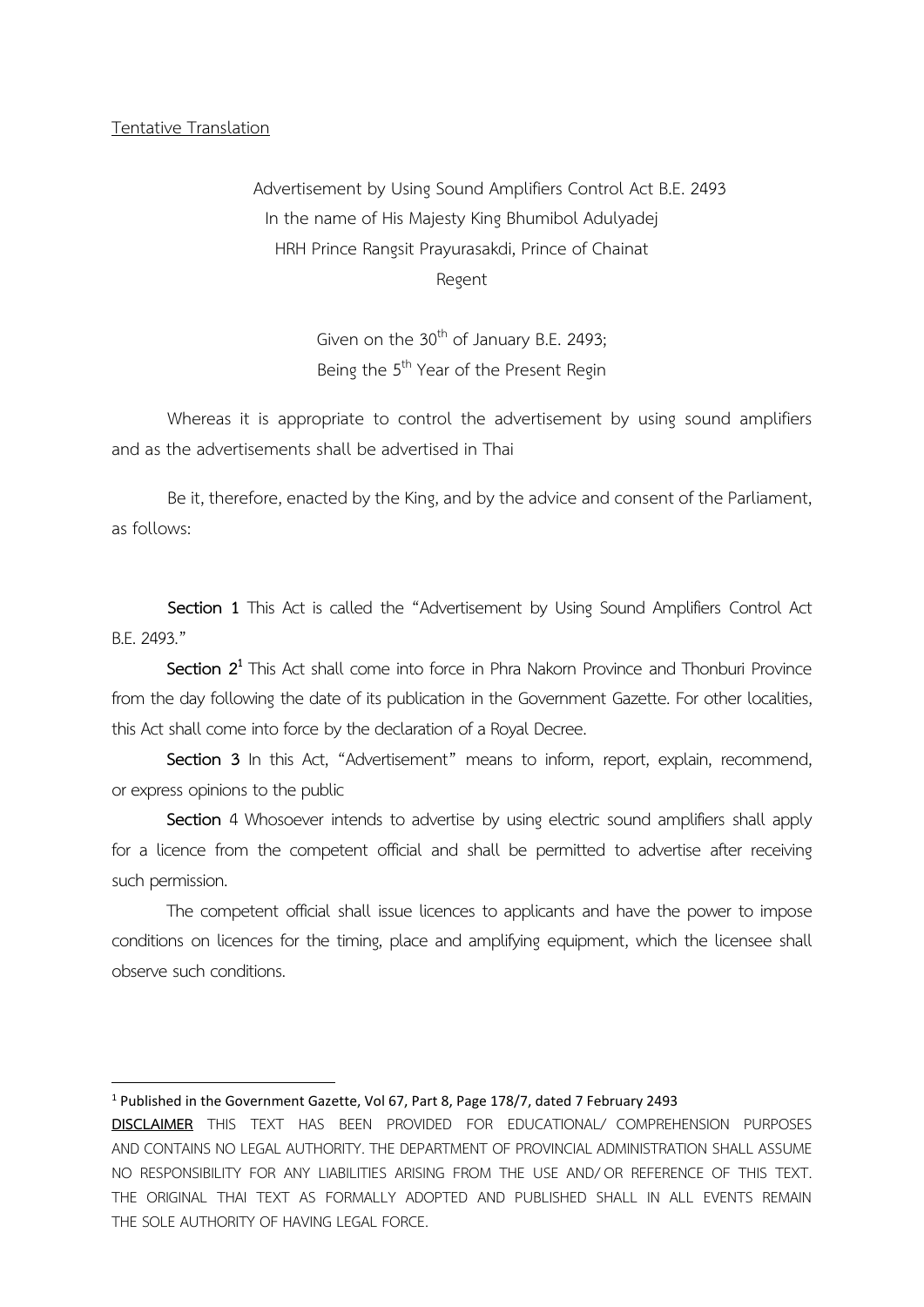Section 5 Licences issued by the competent official in accordance with this Act shall cover the persons who use sound and the persons who operate the sound amplifiers, who shall also observe the conditions imposed on such licences.

Section 6 The competent official or Administrative Officials or Senior-level Police Officers pursuant to the Criminal Procedure Code shall have the power to order the persons who use sound or the persons who operate the amplifying equipment to reduce the sound level if such advertisement causes public nuisance.

If an advertisement is non-compliance with the conditions imposed on the licence or the advertiser fails to comply with the competent official orders pursuant to the preceding paragraph, the competent official shall have the power to order a termination of such advertisement.

**Section 7** Advertisement by using sound amplifiers shall be advertised in Thai

"Thai" also includes certain local languages used in Thailand

**Section 8**This Act shall not cover advertisements which are;

1. of religious teaching

2. of government agencies

3. election campaigns for members of the House of Representatives, Provincial Council or Municipal Council elections, which is advertised in Thai.

4. for the affairs of the member of the Senate, House of Representatives, Provincial Council or Municipal Council, which is advertised by themselves in Thai.

5. for entertainment affairs, exclusively in theatres and during performances

6. for the activities of juristic persons, which its purpose is for charity and the advertisement is advertised in Thai.

**Section 9** Whosoever violates section 4 or section 5 or the competent official orders pursuant to section 6 shall be liable for a fine not exceeding two hundred baht and the competent official shall have the power to revoke such licenses.

Any person who violates section 7 shall be liable for imprisonment for a term not exceeding one month or for a fine not exceeding five hundred Bath or both. In this case, the competent official shall revoke such licenses.

**DISCLAIMER** THIS TEXT HAS BEEN PROVIDED FOR EDUCATIONAL/ COMPREHENSION PURPOSES AND CONTAINS NO LEGAL AUTHORITY. THE DEPARTMENT OF PROVINCIAL ADMINISTRATION SHALL ASSUME NO RESPONSIBILITY FOR ANY LIABILITIES ARISING FROM THE USE AND/ OR REFERENCE OF THIS TEXT. THE ORIGINAL THAI TEXT AS FORMALLY ADOPTED AND PUBLISHED SHALL IN ALL EVENTS REMAIN THE SOLE AUTHORITY OF HAVING LEGAL FORCE.